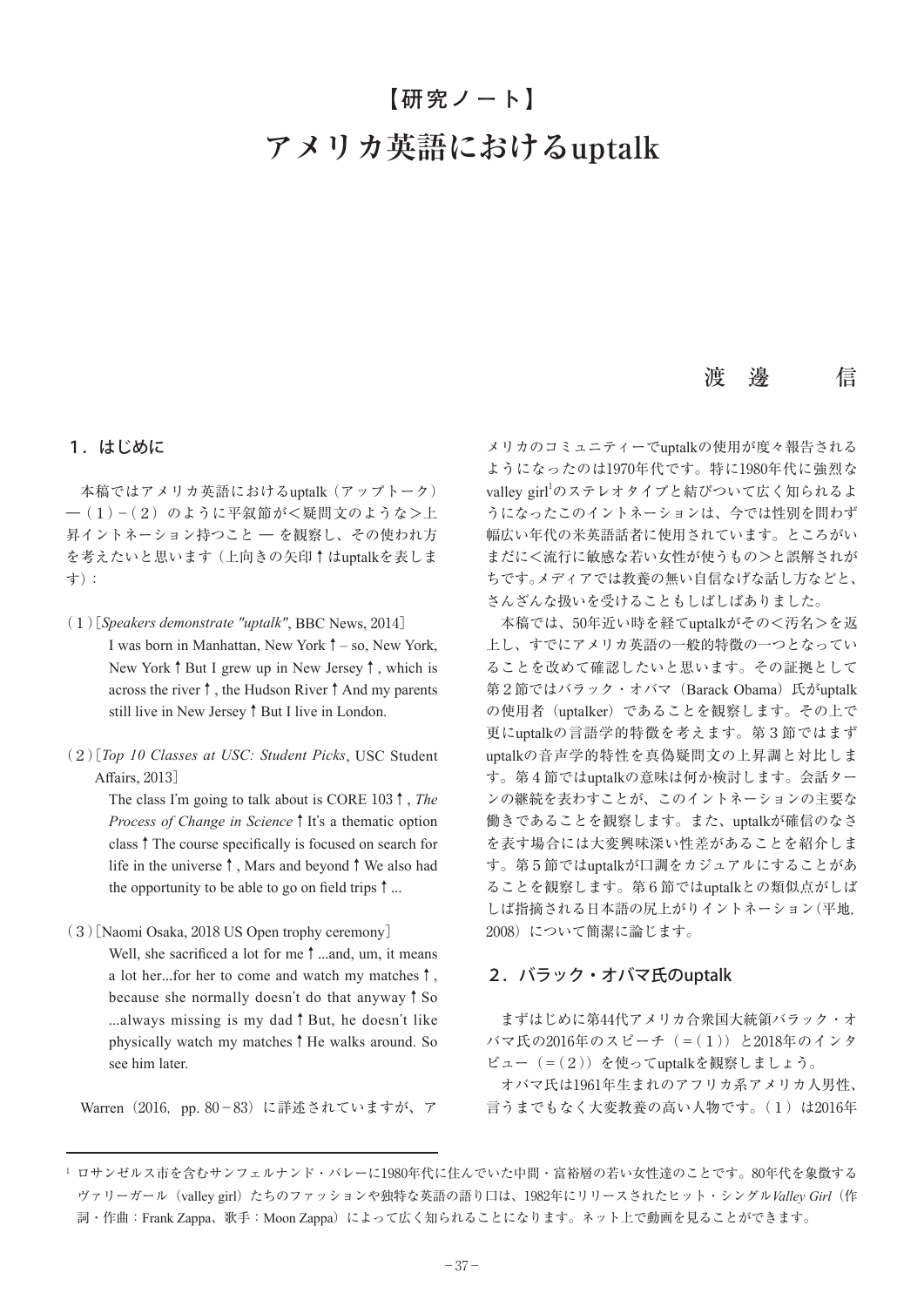11月9日、ドナルド・トランプ氏が大統領選でヒラリー・ クリントン氏に勝利した翌日にオバマ氏が国民に結束を 呼びかけたスピーチの冒頭部分、(2)は同氏が退任後、 Netflixのトーク番組*My Next Guest Needs No Introduction with David Letterman*の初回ゲストとして登場したときの インタビューの1部です。

結論から言えばオバマ氏はuptalkを多用します。この事 実を、アメリカ口語英語の特徴としての市民権をuptalkが 既に得ていることの証拠と解釈したいと思います:

 $(1)$ [Obama, B.  $(2016, 119)$ . Statement by the President. The White House.]

> Good afternoon, everybody. Yesterday, before votes were tallied↑, I shot a video that some of you may have seen in which I said to the American people↑: Regardless of which side you were on in the election↑, regardless of whether your candidate won or lost↑, the sun would come up in the morning.

> And that is one bit of prognosticating that actually came true. Uh, the sun is up.

> And I know everybody had a long night↑. I did, as well↑. I had a chance to talk to President-elect Trump last night↑ -- about 3:30 in the morning, I think it was↑ -- to congratulate him on winning the election ↑. And I had a chance to invite him to come to the White House tomorrow to talk about making sure that there is a successful transition between our presidencies.

- $(2)$ [Obama, B.  $(2018)$ . It's a whole new ball game. *My next guest needs no introduction with David Letterman*(. D. Letterman, Interviewer)Netflix.
	- Obama: And the fact that we have a very narrow window to vote in a lot of places. You know if you are a working single mom↑, who's taking the bus to work↑, and you gotta get your kids ready for school↑, and you gotta punch a clock↑, and you don't have a break  $\uparrow$  and now on a Tuesday  $\uparrow$ , it's snowing  $\uparrow$  ... There is no reason for that other than we just want to ...

Letterman: It's petty. (Yeah.) It's so petty.

Obama:Yeah, well, you know, but, look, what ends up happening is↑ we have some of the lowest voting rates↑ of any democracy↑ on Earth. The truth is, is that people opt out themselves because they don't think anything can happen. They figure, "My voice doesn't matter, my vote doesn't matter. Washington's broken, rich people are gonna make decisions." So if you go

to Selma, the lessons to draw has less to do with the particulars of the laws↑ that were changed↑ or not changed↑, has more to do with the spirit that said, "OK, I'm a Pullman porter, I'm a maid, but if enough maids and Pullman porters walk↑, and pray↑ and sing↑ and show this injustice↑, we can awaken the conscience of a nation."

さてこのようにuptalkを多用するオバマ氏ですが、氏の 語り口調には興味深い変化が見られます。Uptalkはどち らかというと若い人に使用されるという印象があるので すが、オバマ氏はむしろ若い頃にはuptalkをあまり用いな かったようです。

例えば、上院議員であった2004年に民主党大会(Democratic National Convention)で基調講演を行っています(当時43 歳)。一般的な上昇イントネーションとの区別が難しい箇 所もあるのですが、このスピーチの中でいわゆるuptalkは 使われていません。もちろん確定的な結論を得るためには オバマ氏のスピーチを経年的・網羅的に調べる必要があり ますが、この事実は10数年の間にオバマ氏個人のイント ネーション・パターンに変化があり、よりuptalkを使用す る頻度が高まった可能性を示唆します:

 $(3)$ [Obama, B.  $(2004, \text{ July } 27)$ . Democratic National Convention Keynote Address. Retrieved from https:// www.youtube.com/watch?v=\_fMNIofUw2I]

> On behalf of the great state of Illinois, crossroads of a nation, land of Lincoln, let me express my deepest gratitude for the privilege of addressing this convention. Tonight is a particular honor for me because, let's face it, my presence on this stage is pretty unlikely. My father was a foreign student, born and raised in a small village in Kenya. He grew up herding goats, went to school in a tin-roof shack. His father, my grandfather, was a cook, a domestic servant to the British.

オバマ氏の*uptalk*の習得は同一言語内(この場合は英語) での「(社会あるいは地域)方言習得」と呼ばれる現象で、 Chambers  $(1992)$ , Tagliamonte & Molfenter  $(2007)$ , Kwon (2018) などに詳述されているので参照していただきたい と思います。

# 3.Uptalkの音声学的特徴

Uptalkは <真偽疑問文の上昇調>としばしば同一視さ れて来ましたが、Liberman(2008)によれば、両者には 重要な違いがあります:

(1)a.**uptalk**:トーン・ユニット(tone unit)内で強勢 のある最終音節(=音調核 (the nucleus)) でイ ントネーションの上昇が起こり、後続する弱音節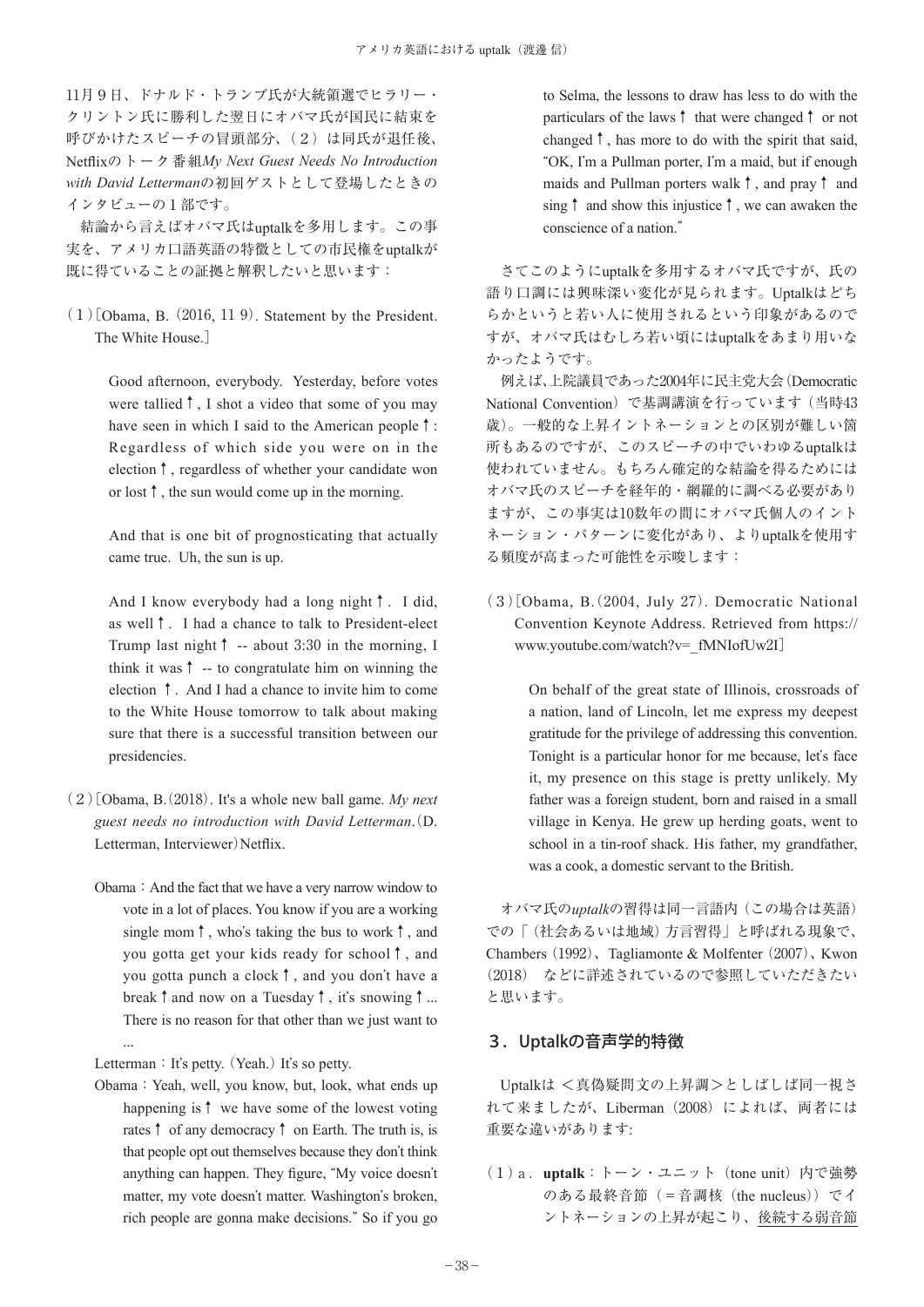(=tail)がある場合には平板調か緩やかな下降調 となる。

- b.**真偽疑問文の上昇調**:音調核でイントネーション の上昇が起こり、後続する弱音節がある場合には さらに上昇を続ける。
- (2)最も一般的なトーン・ユニット(あるいは情報ユニッ ト)は単文である。単文に含まれる以下の要素もトー ン・ユニットになる場合がある:

①文頭あるいは文末の副詞(句や節)

②挿入句や挿入節(例えば非制限的関係節)

③呼びかけ語

④(長い)主語

⑤前置された目的語あるいは補文

(Biber, 1988, p. 222)Cf. Quirk et al. (1985, pp. 1357-1358, pp. 1598-1603)

Uptalkと真偽疑問文の上昇調には下線部分に関して明ら かに違いがあります。ただ、音調核の後に弱音節がなけれ ば両者は区別できないということにもなるので注意が必要 です。

Liberman (2008) から例を2つ引用します (音声ファイ ルにネット上で簡単にアクセスできます)。それぞれ節末 の強音節((3)では*un*、(4)では*man*)で上昇し、それ に後続する弱音節((3)では*der*と*grad*、(4)では*cold*) は水平調あるいは緩やかな下降調です:

(3)(ミネソタ州出身の22歳男性)

...like when I was an ...I was an undergrad...

*un*で上昇し*der*と*grad*は水平調あるいは緩やかな下降調

(4)(カナダ出身でウィスコンシン州在住の27歳女性)

...they have like ... there's a man's ...a man's cold...

*man*で上昇し*cold*は水平調あるいは緩やかな下降調

# 4.Uptalkの役割

それでは次にuptalkの意味に関して考えてみましょう。 一般的に上昇調は質問の意図の他に陳述・文の未完結 (e.g.(, 1a))や聞き手の意見を歓迎する寛容な態度(e.g., (1b))、相手への丁寧さなどを表すとされます(e.g., (1c)) (Quirk et al. (1985, pp. 1599-1600), 竹林·桜井(1985, p. 70)):

- (1)(上昇調は母音の上のアクセントマーク´で表現しま した)
	- a.When I cáme, he greeted me warmly.
	- b. She was looking háppy tonight (wasn't she).

c. Please sit dówn.  $($ Quirk et al.  $(1985, p. 1600)$  $)$ 

Uptalkの意味は上昇調の意味と重なる部分が多いです が、本節では具体的にKaplan (2017)が取り上げている uptalkの3つの役割について考察したいと思います:

(2)Kaplan(2017)

①To hold the floor during a conversation (会話ター ンの継続を表す)

②To convey uncertainty(確信のなさを表す)

③To check that the listener understands; to invite for the listeners to jump in if something is unclear (聞 き手の理解を確認し、質問を促す)

ただuptalkが何を表すかという問いは、重要ではあり ますが、あまり深入りしない方がよいのかもしれません。 Uptalkの名づけ親であるGorman (1993) はアメリカ人社 会言語学者デボラ・タネン氏の以下の発言を引用して注意 を喚起しています(日本語は私の意訳です):

(3)...broad theorizing about uptalk is downright foolish. Speech patterns are contagious and they spread the way fads do. There's a fundamental impulse to imitate what we hear. Teenagers talk this way because other teenagers talk this way and they want to sound like their peers. (Deborah Tannen, quoted in Gorman (1993))

Uptalkの特徴を完全に理論として紡ぎだそうとする のは全く愚かなことでしょう。話し方は流行の一種 で人から人へ<伝染する>ものですし、周りと同じ 話し方をしたいというのはヒトの基本的な欲求です。 ティーン達がuptalkを使うのも、単に同世代の真似し ているにすぎません。

# 4.1 To hold the floor during a conversation (会話ターンの継続を表す)

①に関しては第2節で引用したオバマ氏のuptalkが好例 でしょう:

(1) Good afternoon, everybody. Yesterday, before votes were tallied↑, I shot a video that some of you may have seen in which I said to the American people↑: Regardless of which side you were on in the election↑, regardless of whether your candidate won or lost↑, the sun would come up in the morning.

ここでは会話ターンの継続を表すuptalkの典型的な使用 パターンが観察できます。話し手はある事柄に関して記述 したり、説明したりする場合、途中ではuptalkを用いて<継 続>を表し、下降調イントネーションで締めくくります。 類例としてジェリー・サインフェルド (Jerry Seinfeld)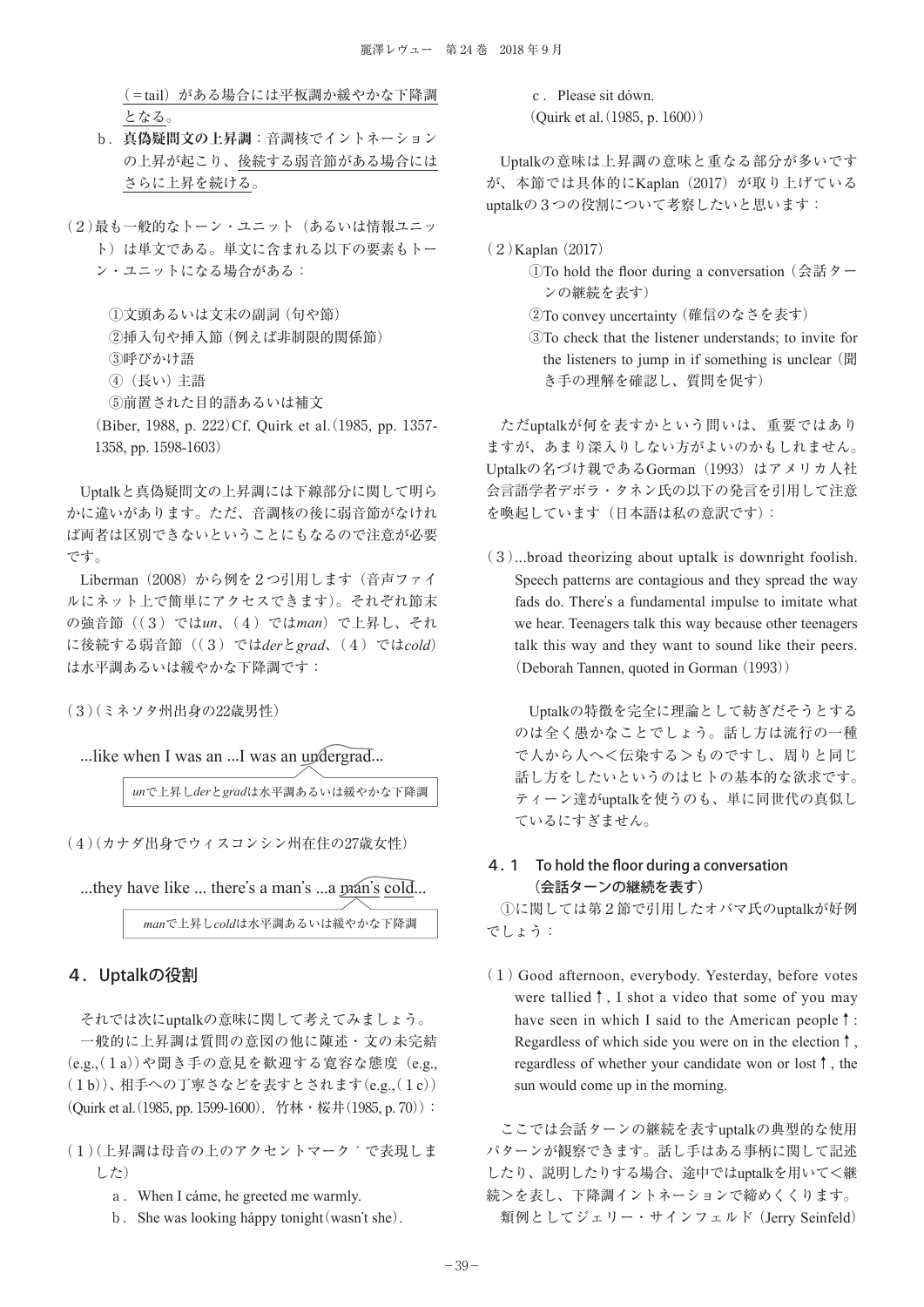氏(著名なアメリカ人コメディアン)のトーク番組*Comedians in Cars Getting Coffee*の1エピソードの冒頭場面を引用し ます:

(2[)David, L(. 2012, July 19). *Larry Eats a Pancake*  (*Comedians in Cars Getting Coffee, Late Night Espresso*, Episode 6). (J. Seinfeld, Interviewer)Netflix.]

This is a 1952 VW Bug↑in azure blue↑ It has a 4-cylinder, 25 horsepower engine↑ It's called a split window↑ because the rear window was made in two pieces to save money.

And if, like me, you feel that true humility is always in short supply, this is the car for you.

[engine starts, revving] [telephone ringing]

Larry: This is Larry speaking. Jerry: Hey, man. Larry: Hey. Jerry: Wanna do something? Larry: Absolutely. Jerry: Really. You free? Larry: Uh...Yeah, I can be free. Jerry: Wanna grab a quick coffee?

Larry: Let's get some coffee.

Hi, I'm Jerry Seinfeld, and this is *Comedians in Cars Getting Coffee*.

Today my guest is Larry David. Larry and I have been friends for over 30 years↑. And we did a TV series together in the '90s.

ホストのサインフェルド氏が往年の名車に乗ってゲスト を迎えに行き、カフェで語らうというのが毎回の趣向。ゲ ストは、ラリー・デイビッド (Larry David) 氏 (俳優、コ メディアン、脚本家など)。Uptalkは冒頭の車の説明の途 中で継続を表すために使われ、下降調イントネーションが 話題の一区切りを合図します。後続する電話での会話はあ いさつ程度の1文でのやり取りで、uptalkが使われていな いのが対照的です。

# 4.2 To convey uncertainty (確信のなさを表す) ; Linneman(2012)にもとづく考察

Kaplan (2017) は 確 信 の な さ を 表 すuptalkの 例 を Linneman (2012) から引用しているので、本節ではまず Linneman(2012)を概観し、その後で私なりに論点を実 例をもって可能な限り再現したいと思います。

Linneman (2012) はアレックス・トレベック (Alex Trebek)氏が司会を務めるアメリカの長寿人気クイズ番組 *Jeopardy!*の回答5,500に現れるuptalkを分析しました。そ

の結果uptalkの使用に関して重要な性差があることを指摘 しています。

主な観察は以下の通りですが、本稿の議論で大切なのは (1a)の下線部分で、男性回答者の回答においては<確信 のなさ>とuptalkの使用には強い相関が見られます:

- (1)
	- a.男性回答者は確信のなさを表すためにuptalkを使用 する傾向がある。男性回答者による誤答(=自信の ない回答)ではuptalkが使用される頻度は顕著に高 まる。正答(=自信のある回答)のうちuptalkを伴 うものは27%であるのに対し、誤答の57%はuptalk を伴う。一方、女性回答者は確信がある場合にも uptalkを用いる。正答の48%がuptalkを伴っていた。
	- b.全回答の37%がuptalkを伴う。Uptalkを最も多く使 用するのは若い白人の女性回答者である。
	- c.平均すると女性は男性の約2倍の頻度でuptalkを使 用する。
	- d.男性回答者は女性回答者を訂正する場合(女性回答 者の誤答に続いて正答を言う時)にもuptalkを使う 傾向がみられる (53%)。男性回答者を訂正する場 合にはこうした傾向は観察されない(22%)。男性 の女性への配慮 (chivalry) が言語に表出したもの と解釈できる。
	- e. 回答者が番組において成功している(1他の回答者 をリードしている、②前回からの勝ち抜きチャンピ オンとして出演している)場合、uptalkの使用頻度 には顕著な性差が観察される。男性回答者は、番組 で成功するにつれ、uptalkを使用する頻度が下がる; 一方女性回答者は、成功すればするほどuptalkの頻 度が高まって行く。<成功していることを申し訳な く思っている>という控えめな態度を表出してい る。

それではここで実例として2016年に放映された*Power Player Week* 3の冒頭からコマーシャル・ブレイクまでの12 問(=(3))を取り上げることにしましょう。このエピソー ドを選んだのは回答者が著名人でその年齢など詳細なプロ フィール(=(2))がネット上で簡単に手に入るからです:

(2)回答者:

- a. ルイC.K. (Louis C.K.) 氏: 男性、1967年9月12日 生まれ、50歳、コメディアン・脚本家・映画監督・ 俳優・声優
- b. ケイト・ボールデュアン (Kate Bolduan)氏: 女性、 1983年7月28日生まれ、34歳、放送ジャーナリスト
- c. ジョナサン・ケープハート (Jonathan Capehart)氏: 男性、1967年7月2日生まれ、50歳、ジャーナリス ト
- (3)(*Jeopardy!, Power Player Week* 3(Season 32 Episode 17,2016年5月18日))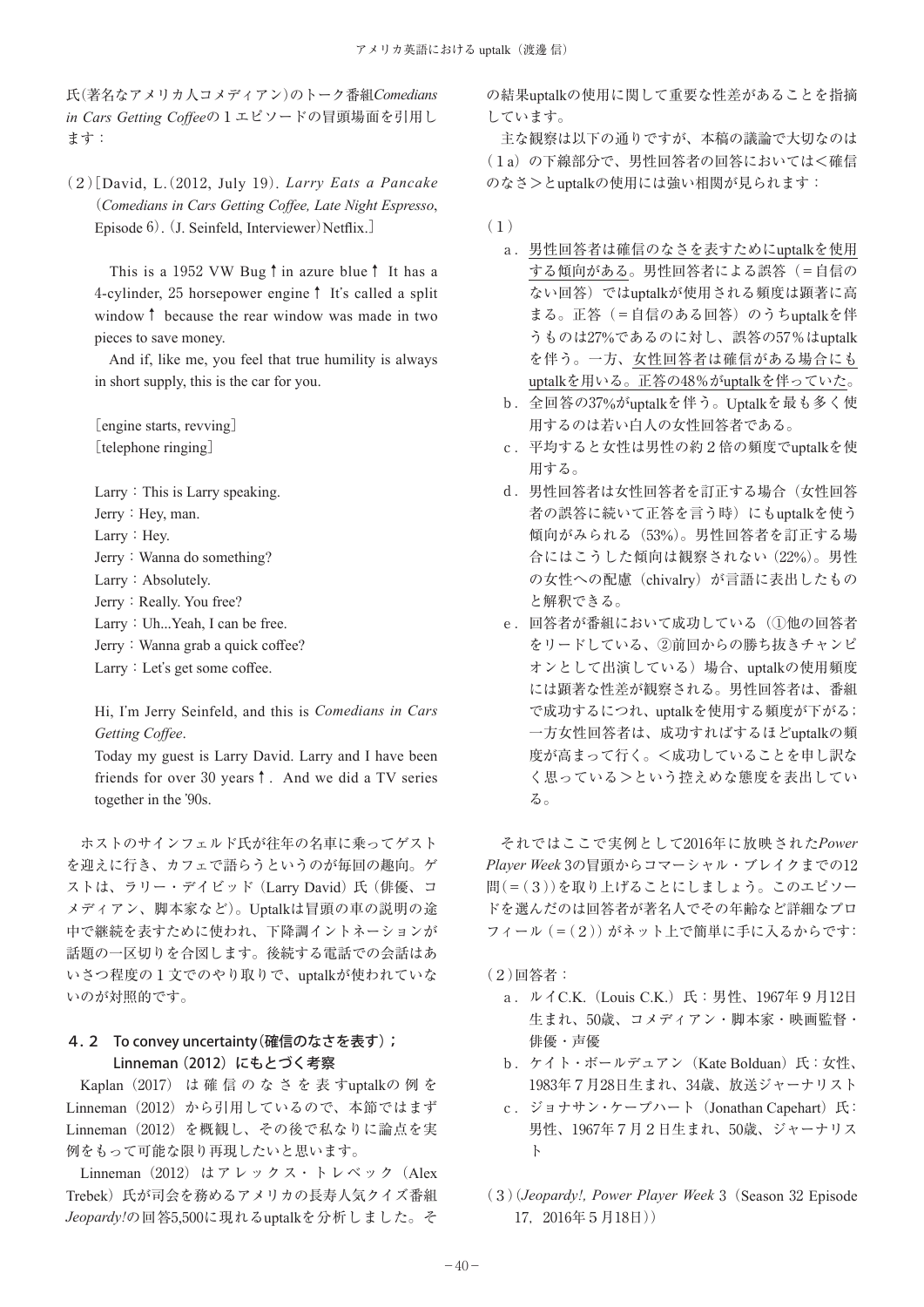Question 1:

Alex:With novels like *The Burning Hills and Silver Canyon*, Louis L'Amour was a master of this fiction genre. Louis.

Louis: What is pulp fiction↑ [確信なし]

Alex: No. Kate or Jonathan. What is western.

Question 2:

Alex: Near Detroit's Hart Plaza is a huge statue of this boxer's fist sans glove. Louis.

Louis:Who is Joe Louis.[確信あり]

- Question 3:
	- Alex: In the  $1970s$  bodybuilder and actor Lou Ferrigno brought this green guy to life on TV.
	- Kate:What is *Incredible Hulk*↑[確信あり]

# Question 4:

- Alex:This show's female lead was Carol Demas on Broadway, Olivia Newton-John on film, Julianne Hough live on TV.
- Kate:What is *Greased Lithening*↑[確信なし]
- Alex: No.
- Kate: Oh, my God.
- Alex:Jonathan
- Jonathan:What is *Grease*↑

[確信あり:女性回答者を訂正]

# Question 5:

Alex: Its biggest university is Boise State. Kate.

- Kate: What is Idaho↑ [確信あり]
- Question 6:
	- Alex:Elphaba goes green as a high-flying character in this magical musical.
	- Kate:What is *Wicked*↑[確信あり]
- Question 7:
	- Alex:In *Westside Story*, Tony sings of his love for this young woman he's recently met. Louis.
	- Louis:Who is Maria.[確信あり]

Question 8:

Alex:4-letter word for the central part of the earth or the muscles of the torso that provides stability. Jonathan.

Jonathan:What is the core↑ [確信あり]

# Question 9:

Alex: Here's David Miller with the clue:

- David Miller: Martha Raddatz and I moderated both Democratic and Republican 2016 primary debates; they took place in this state, the host of the nation's first primary.
- Alex:Jonathan.

Jonathan: What is New Hampshire. [確信あり]

- Question 10:
	- Alex: Cue the Deer & Antelope This is Kansas's state song.
	- Louis:Oh, boy. Why did I ring in↑[確信なし]

Alex: Sorry. Jonathan.

Jonathan:What is "Home on the Range"↑

[確信あり: 男性回答者を訂正]

```
Question 11:
```
Alex:In 1786, South Carolina's assembly met in Charleston to say "Let's blow this joint and move the capital here."

Kate: What is Columbia↑ [確信あり]

Question 12:

Alex: This western state is the last in population with around 580,000.

Jonathan: What is Montana↑ [確信なし]

Alex: No. Kate or Louis? State is Wyoming.

ルイC.K.氏はuptalkを確信のなさを表すために使う典型 的な男性話者です。確信がない場合(すなわち誤答)には uptalkが、確信がある場合(すなわち正答)には下降調が 用いられています:

#### $(4)$ Louis C.K.

- a. What is pulp fiction↑ [確信なし]
- b.Why did I ring in↑ [確信なし]
- c.Who is Joe Louis. [確信あり]
- d.Who is Maria. [確信あり]

誤答を<確信のない回答>、正答を<確信のある回答> と解釈するLinneman(2012)の手法にはやや荒っぽいとこ ろがあるかもしれません。自信があっても間違うこともあ るし、その逆も可能でしょう。ただ、本節で扱っている部 分では、確信のある・なしと、回答の正誤にずれはありま せんでした。

さて、ケイト・ボールデュアン氏のuptalkの使い方はル イC.K.氏とは対照的です。彼女は確信のあるなしにかかわ らずuptalkを一貫して使用しています:

#### (5)Kate Bolduan

- a.What is *Greased Lithening*↑[確信なし]
- b.What is *Incredible Hulk*↑ [確信あり]
- c. What is Idaho↑ 「確信あり]
- d.What is *Wicked*↑ [確信あり]
- e.What is Columbia↑ [確信あり]

ジョナサン・ケープハート氏はルイC.K.氏と同じ50歳の 男性ですが、uptalkの使用法はむしろボールデュアン氏の 場合と似ていて、確信のある・なしにはあまり関係なく使 われています:

(6)Jonathan Capehart

| What is Montana 1 | [確信なし] |
|-------------------|--------|
|                   |        |

|  |  | What is the core 1 | [確信あり] |
|--|--|--------------------|--------|
|--|--|--------------------|--------|

- c.What is New Hampshire. [確信あり]
- d.What is *Grease*↑ [確信あり:女性回答者を訂正]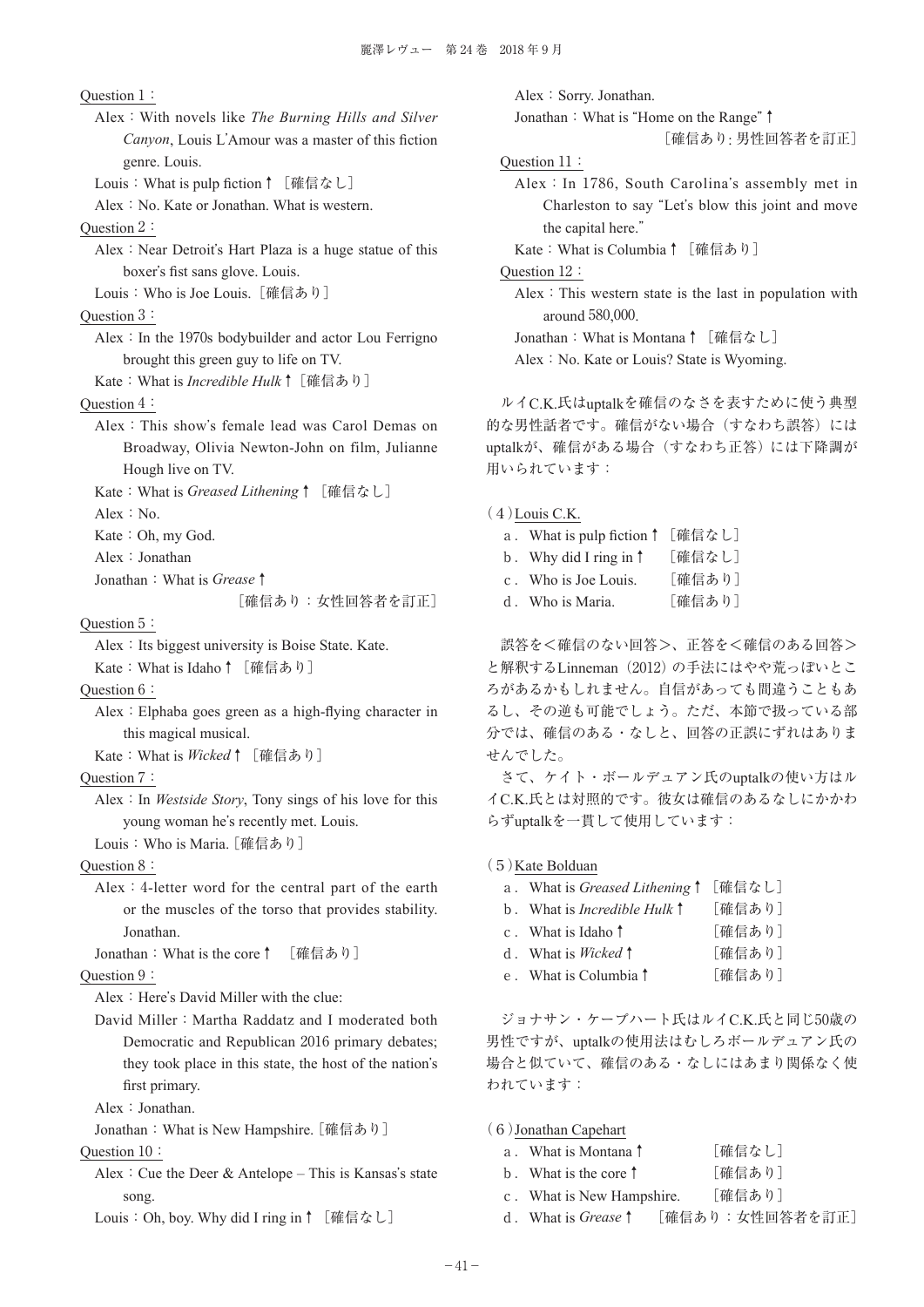e.What is "Home on the Range"↑ [確信あり:男性回答者を訂正]

ただ(6c)の正答ではuptalkが使われていないので、 彼のイントネーションの使い方にはランダムな側面があり ます。

# 4.3 To check that the listener understands; to invite the listeners to jump in if something is unclear (聞き手の理解を確認し、質問を促す)

3に関してKaplan (2017) はGuy & Vonwiller (1984) か ら以下のオーストラリア英語の例を引用しています:

- (1)[(Guy & Vonwiller, 1984, p. 1),話者は聞き手が知ら ないゲームを説明している。下線部が上昇調の生じる 範囲]
	- $HL:$  It's a sort of a game, right, you play with a tennis ball↑

 $X: Mmm.$ 

HL: And you're supposed to – umm, it's four squares↑ Right? And you have a king↑. He's in charge, he serves↑

 $X: Mmm.$ 

HL: And the queen and the rich and the poor.

しかしここでのuptalkの役割は①<会話ターンの継続> と区別し難いように思います。話しの途中ではuptalkが使 われ、終わりでは下降調があらわれるという、典型的な① のパターンです。あるいは<①継続>と<③相手の理解を 確認する>という2つの役割を同時に持つuptalkと考える こともできるでしょう。

# 5.Uptalkとフォーマリティ

会話ターンの継続を表すことがuptalkのもっとも一般的 なはたらきですが、このイントネーションにはカジュアル な響きがあります。

例として1978年生まれのアメリカ人男性俳優アシュト ン・カチャー (Ashton Kutcher) 氏のインタビューを観察 しましょう:

#### (1)(Kutcher, 2:36)

Chelsea Handler: Do you still use Twitter all the time? Ashton Kutcher:I still use it quite a bit. I don't use it

as much as I once did↑, uh, because I think, like, my...my feed got polluted↑. I probably followed too many people and then, it kind of became a place where people just went to sell whatever they were trying to sell↑. Um...so, I felt like some of the intimacy↑ disappeared↑, once, like, media really grabbed it and tore it apart↑. But at first, it

was real people on every account, so, you would actually have a conversation with someone↑. And now I feel like it's a lot of, like, people either selling something, or media organization trying to syndicate news. So, it's less intimate for me now.

引用元は*Chelsea*と言うNetflixで配信されたトーク番組 です。チェルシー・ハンドラー(Chelsea Handler)氏が司 会を勤め、2016年に制作されました。

出演者がいわゆるF wordを平気で使うなど、言葉遣いは 驚く程カジュアルです。それでもインタビューの冒頭場面 の数分間は、比較的かしこまっているのか、テーマに関し てまとまりのある説明であっても、カチャー氏はuptalkを 用いません。開始から2分36秒経過したこの場面から、突 然堰を切ったようにuptalkを始めます。

会話ターンの継続を表すだけでなく、口調をよりイン フォーマルにする機能がuptalkにあると考えると説明がつ くように思います。話が弾み、よりフレンドリーな口調に 移行したということでしょうか。

## 6.日本語のuptalk

最後に、英語のuptalkとはたらきが似ている、日本語の uptalk (Warren, 2016, pp. 166-168) / 尻上がりイントネー ション (平地, 2008)について簡潔に論じます。

尻上がりイントネーションとは、文節の末尾の発音を 伸ばしつつ、アクセントを昇降させるものです (平地, 2008):

(1)それで(ぇ)、あたしが(ぁ)、いったら(ぁ)(平地, 2008, p. 31)

英語のuptalkに比べてピッチの変化は激しく、「で」「が」 「ら」で急激に上昇し、伸ばされた母音「ぇ」「ぁ」で急降 下します。

一方、英語のuptalkと同様に、尻上がりアクセントは 1970年代から観察されるようになり(柴田,1977)、会 話ターンを持続させる機能などがあるそうです(井上, 1997)。

井上(1997)および 平地(2008)の記述を引用しますが、 実に隔世の感があります:

- (2)ことに若くてかわいいと思われたい女性が多く使う。 フォーマルな場面で改まってものをいうときに目だつ が、親しい仲間同士でも使われる。女性らしさを伝え るが、知性が感じられない。上司への使用が許される か、業務用の発話で許容されるか、などをみると、社 会的には否定的にとらえられている。(井上,1997)
- (3)尻上がりイントネーションについては、近年において 用いるべきでないという個々の規範意識が存在してい る可能性があることから、今後このイントネーション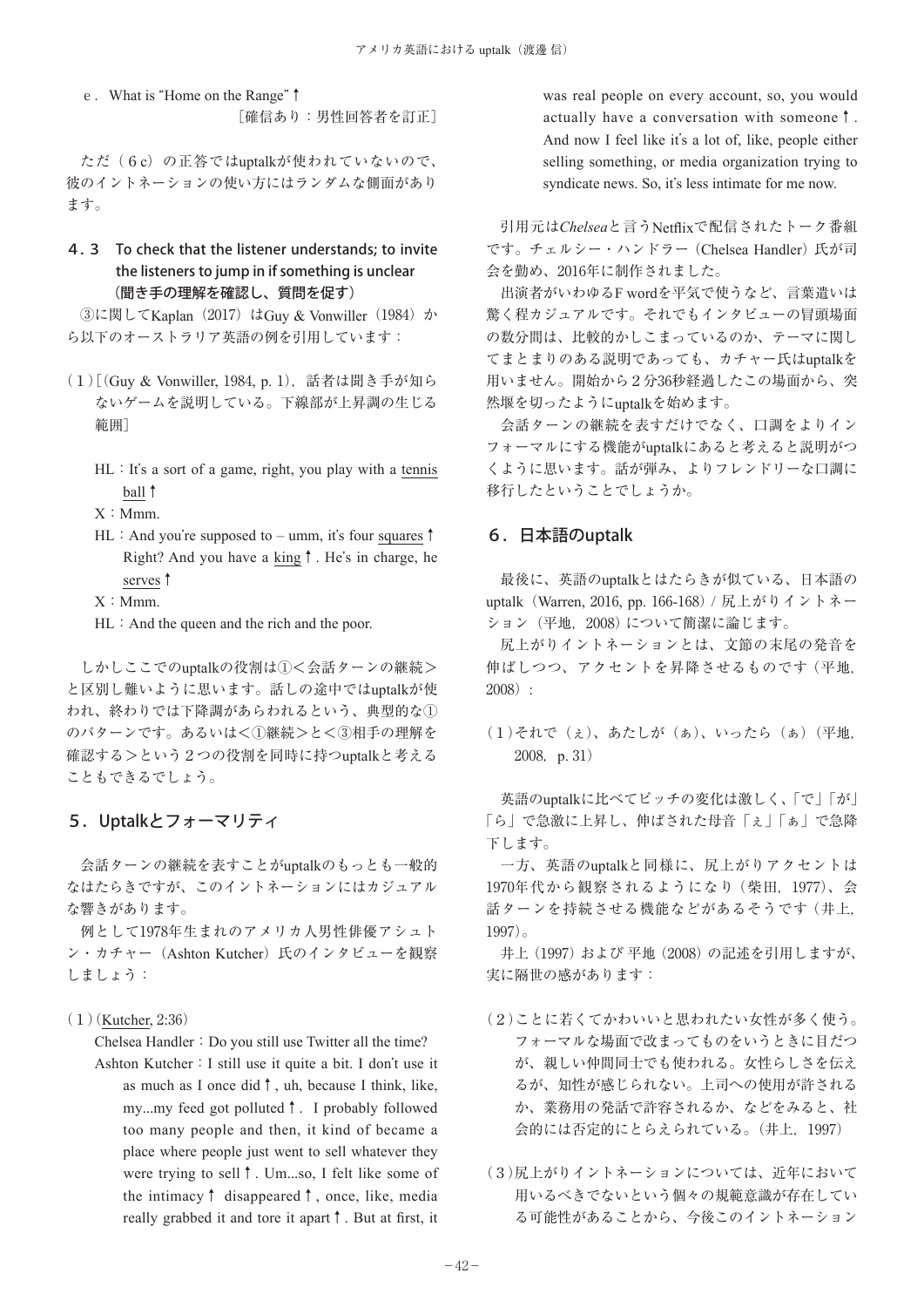が使用される場面はより限定的になっていくと思われ る。(平地,2008,p. 38)

少なくとも私の周りで現在使われている日本語に関して いえば(2)も(3)も当てはまりません。勤務先の学生 さんは性別に関係なく尻上がりイントネーションを多用し ますし、NHKはじめメディアにもあふれています。 以下は『麗澤大学紹介ムービー』からの実例です:

(4)『麗澤大学紹介ムービー』(麗澤大学入試広報グループ (編)、2016)

高校生時代は、小学校の時からずっと続けて来た(ぁ) 野球をやってて(ぇ)ピッチャーでどうすればこの20 人いる中で4人に選ばれるとか考えて(ぇ)、自分な りに(ぃ)練習して(ぇ)、野球に(ぃ) 全てを(ぉ) 注いで来た(ぁ)高校生でした。

カナダからの留学生が来た際に(ぃ)、ことばがもう 英語なんてしゃべれないですんで(ぇ)、ことばわか らないんですけど(ぉ)、自分の知ってる単語、本当 に簡単な*I like*とか(ぁ)、それを使えたら(ぁ)、あ、 つまり、あの、つまり、海外の人たちが(あ)ほんと に喜んでくれて(ぇ)、それがきっかけですね。はい 英語に興味を持ったのは。

話者は男性学生で撮影当時21歳でした。インタビューの 内容からもわかるように元高校野球の選手で、優秀でさわ やかな感じのする若者です。彼は特段「若くてかわいい」 と思われたいわけではないでしょうし、大学の公式PRビ デオということを考慮すれば、このイントネーションが社 会的に否定的にとらえられているということでもなさそう です。

もとは若い女性の口調として日本語に登場した尻上がり アクセントですが、今では男性にもひろく使用されるよう になっていることがうかがえます (53歳男性の私は使用し ませんが)。

## 7.まとめ

英語のuptalkを概観した後、日本語の尻上がりイント ネーションを手短に論じました。どちらも10代を中心とす る若い女性の口調として1970年代から観察されはじめ、お そらくは同年代の男性にも徐々に使用されるようになった のでしょう。彼らが若いころのアクセントを保持したまま 年齢を重ねるにつれ、uptalkと尻上がりアクセントはそれ ぞれ英語と日本語の顕著な特徴となって行ったものと推測 され、社会言語学の教科書的な言語変異です。50代前半の 私にとってはどちらも正直やや抵抗があるイントネーショ ンですが、これほど大規模なことばの変化を実際に体験で きたのは、言語学を学ぶものとして大変幸運だったと思い ます。ことばの新しいトレンドの多くは10代の女性が起点 となることはよく知られています。その意味で好むと好ま ざると<ギャル語>は未来のことばを占う上で大切な資料 です。

#### 参考文献

- BBC News(. 2014, August 8). *Speakers demonstrate "uptalk"*. Retrieved from BBC News: https://www.bbc.com/news/ av/magazine-28708529/speakers-demonstrate-uptalk
- Biber, D(. 1988). *Variation across speech and writing*. Cambridge: Cambridge University Press.
- Biber, D.(2006). *University Language: A corpus-based study of spoken and written registers*. Amsterdam/Philadelphia: John Benjamins Publlishing Company.
- Biber, D., & Conrad, S. (2009). *Register, Genre, and Style*. Cambridge: Cambridge University Press.
- Chambers, J. (1992). Dialect Acquisition. *Language*, 68, 673-705.
- Clinton, C.  $(2016, November 3)$ . So Fiercely Proud of My Mom (Chelsea, Season 1 Episode 74). (C. Handler, Interviewer) Netflix.
- David, L. (2012, July 19). Larry Eats a Pancake (Comedians in Cars Getting Coffee, Late Night Espresso, Episode 6). (J. Seinfeld, Interviewer) Netflix.
- Gorman, J. (1993, August 15). Like, uptalk. *The New York Times*.
- Guy, G. R., & Vonwiller, J. (1984). The meaning of an intonation in Australian English. *Australian Journal of Linguistics, 4*(4), 1-17. Retrieved 4 6, 2018, from https://www. tandfonline.com/doi/abs/10.1080/07268608408599317?jo urnalCode=cajl20&
- Kaplan, A. (2016). *Women Talk More Than Men*. Cambridge: Cambridge University Press.
- Kaplan, A. (2017, 1 27). *"Uptalk" in English: Myth and Fact*. Retrieved from World of Better Learning: http://www. cambridge.org/elt/blog/2017/01/27/uptalk-english-mythfact/
- Kutcher, A.  $(2016, May 27)$ . Ashton Kutcher & the App Economy (Chelsea Season 1 Episode 9). (C. Handler, Interviewer)
- Kwon, S. (2018). Phonetic and Phonological Changes of Noam Chomsky: A Case Shift of Dialect Shift. *American Speech*, 93(2), 270-297.
- Liberman, Mark. (2008, September 13). *The phonetics of uptalk*. Retrieved from Language Log: http://languagelog.ldc. upenn.edu/nll/?p=586
- Linneman, T. J. (2012). Gender in Jeopardy!: Intonation Variation on a Television Game Show. *Gender & Society*. Retrieved from http://journals.sagepub.com/doi/ abs/10.1177/0891243212464905
- McCarthy, K. (Director). (2016. May 18). *Jeopardy: Power Players Week 3* [Motion Picture].